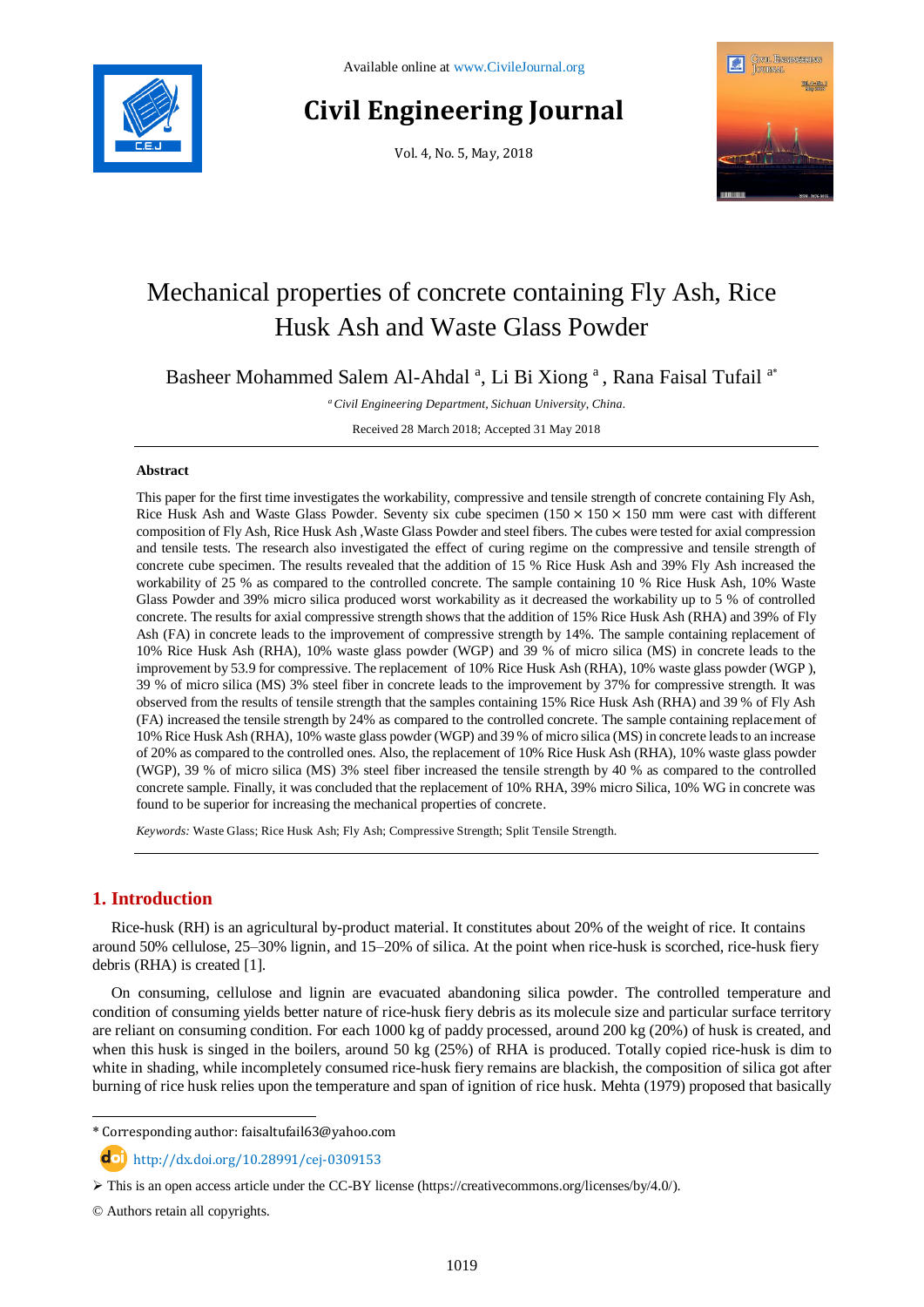shapeless silica can be delivered by keeping up the burning temperature below 500C under oxidizing conditions for delayed periods or up to 680C with a hold time under 1 min.

However, Yeoh et al. (1979) revealed that RHA can stay in the nebulous shape at burning temperatures of up to 900 C if the ignition time is under 1 hour, while crystalline silica is created at 1000C with ignition time more prominent than 5min. Utilizing X-ray diffraction, Chopra et al. (1981) watched that at consuming temperatures to 700 C, the silica was in an indistinct shape. The impact of various consuming temperatures and the substance piece of rice husk (Taiwan RHA) were examined by Hwang and Wu (1989) [2, 3] It was spotted that at 400C, polysaccharides start to depolymerize. Over 400C, drying out of sugar units happens. At 700C, the sugar units disintegrate. At temperatures over 700C, unsaturated items respond together and shape a very receptive carbonic build-up. The X-ray information and concoction investigations of RHA delivered under various consuming conditions given by Hwang and Wu (1989). The previous researches focused on addition of steel fibers and polypropylene fibers in concrete mix. Experimental studies were performed to investigate the effect of addition of steel fibers and polypropylene fibers on the mechanical properties of concrete. The results revealed that the addition of steel fibers improved the mechanical properties of concrete like compressive and split tensile strength [4-6]. Experimental investigations were performed to investigate the mechanical properties of concrete by the replacement of Cement with Rice Husk Ash. The results reported that replacement of Cement by RHA significantly improved the mechanical properties of concrete but the density of concrete decreases. None of these studies include Rice Husk Ash, Fly Ash and Waste Glasses in a single research work [7-9].

The studies also reported using Fly Ash and Waste Glasses as a replacement for Cement and Fine Aggregates respectively. The researches clearly shows the significance of Fly Ash for improving mechanical properties of concrete. The objective was to find best economical mix design for Fly Ash and Waste Glass replacement for concrete. The studies shows that replacement of Cement and Fine Aggregate by 10 percent Fly Ash and 20 percent waste glass respectively proved to be the most economical mix. Further studies are needed to investigate the behavior of concrete having Fly Ash, Rice Husk, Waste Galss and Steel Fibers together in a single research study [10-13].

Demonstrated that the higher the consuming temperature, the more noteworthy the level of silica in the fiery debris. K, S, Ca, Mg and additionally a few different parts were observed to be unpredictable. Rice-husk fiery debris (RHA) is a fine pozzolanic material. The Use of (RHA) as a pozzolanic material in bond gives a few points of interest, for example, enhanced quality and strength properties, lessened materials costs because of concrete investment funds, and natural advantages identified with the transfer of waste materials and to diminished carbon dioxide emanations. Reactivity of RHA is credited to its high substance of nebulous silica, and to its substantial surface region represented by the permeable structure of the particles (Cook, 1984; Mehta, 1992). For the most part, reactivity is supported likewise by expanding fineness of the pozzolanic material. However, Mehta (1979) has contended that crushing of RHA to a high level of fineness ought to stay away from since it infers its pozzolanic action fundamentally from the interior surface zone of the particles. Della et al. (2002) announced that a 95% silica powder could be created after warmth treatment at 700C for 6 hours. What's more, the particular surface area of particles was expanded after wet grinding from 54 to 81  $m^2/g$  [14-16]. In a research study by Ghassan Abood the feasibility of using (RHA) material as a partial substitute for cement was performed using compressive strength tests and found proficient as a pozzolanic material and it's very rich in (amorphous silica) (88.32%). The misfortune on start was comparatively high (5.81%). Expanding RHA fineness builds its reactivity. The outcomes demonstrated that strength of the mixed cement with 10% RHA substitution significantly increases the strength of concrete. The cement can be supplanted by (RHA) up to 20 present without antagonistically influencing the axial compressive strength. It was concluded that increasing the percentage replacement for (RHA) fineness improve the compressive strength of mixed concrete [16].

According to ASTM C618 the pozzolanic impact relies upon the pozzolanic response and on the physical or filler impact of the smaller particles size of Rice husk fiery debris (RHA) in the blend plan , moreover, a standout amongst the most widely recognized strategies to enhance the pozzolanic movement of mineral admixtures is to diminish their particle size, work by Isaia, Gastaldini and Moraes in 2003 have suggested for the ) particle size of (RHA) in the domain of 10e75 mm exhibit satisfactory pozzolanic behaviour [17, 18]. Numerous studies have investigated the efficiency of utilizing pozzolans in (RHA) because RHA has high permeability and the majority of silica. It is significant to note that RHA should be in small particles size to get high and good pozzolanas for use in concrete mixture design. There are many kinds of classes of pozzolan such as class C and F and the stander of these chemical compound SiO2+Al2O3+Fe2O3 should be over 70% as determined by (ASTM C 618). Composition rate and particle size of (PC) and pozzolanic materials, determine the properties of cement-based solidification [19, 20]. Present study has been focused on recycled materials like Fly ash, (RHA) and waste glass as substitute by aggregates in concrete study has investigated that the using of (WG) materials it really has potential to enhance the strength and workability in concrete, waste glass should be crushed into powder like sand particle size, it must be fine more than sand and it can demonstrate the properties materials [21, 22]. When the (particle size) of (RHS) equal or more than the (particle size) of Pozzolanic Portland cement (PPC) the (RHA) cannot achieve the requires in mix design concrete for manufacture high strength and also we cannot substitute cement by (RHS) up to 20% but if the particle size of (RHA) is lower than particle size of cement it can produce the best quality and improve mechanical properties of concrete (RHA) can used as partial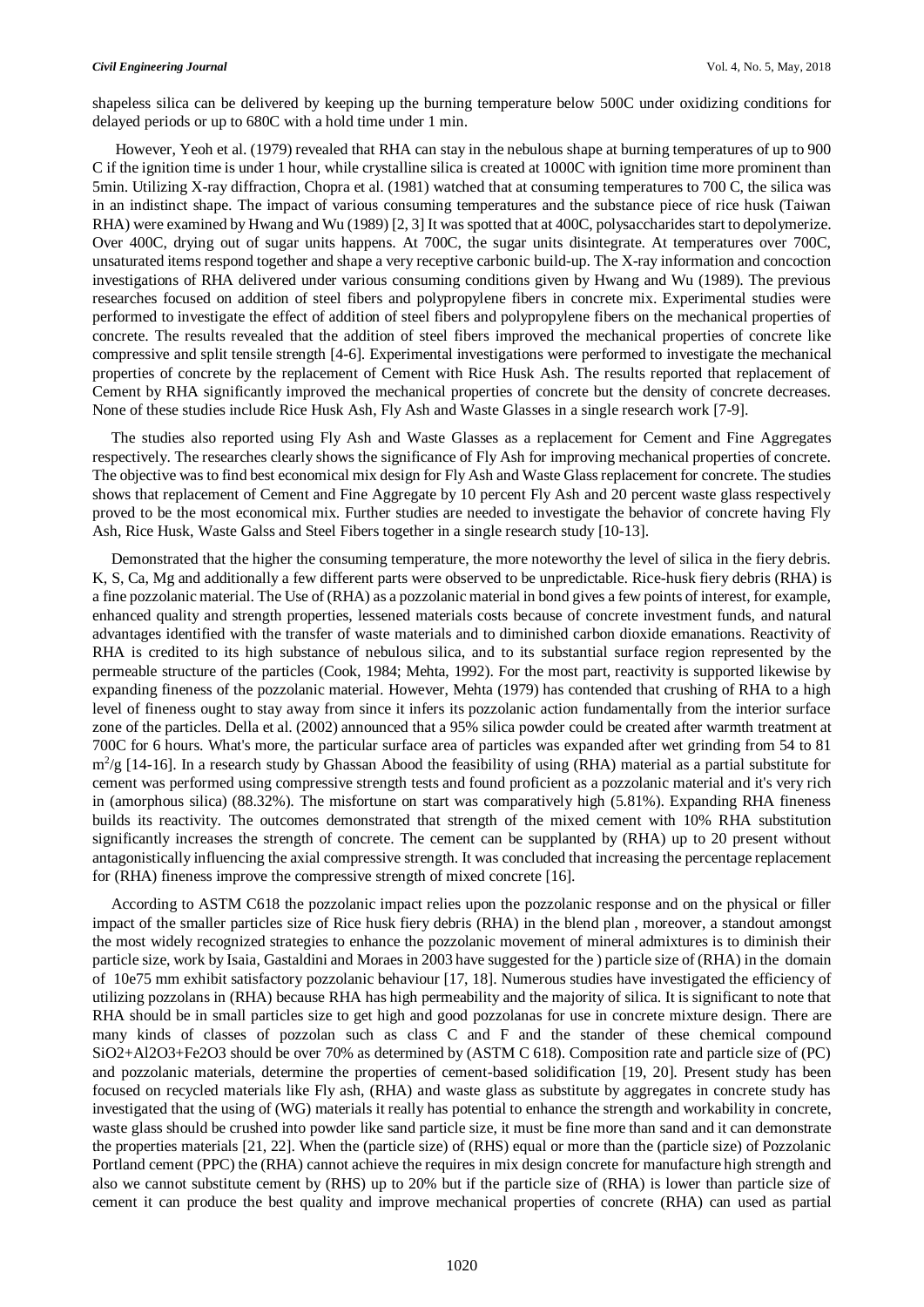substitute up to 15%. The optimum replacing of (RHA) is 10% it also depends on the particle size of (RHA) and water ratio concrete [23-25]. Compressive strength has increased 30.15% by Sathawane compared with control has been reduced by 8.73% at 28 days and the (split tensile strength) has decreased by 9.58% compared with control concrete at 28 days, (RHA) and Fly ash were obtained at combination replacement of 7.5 %, 22.5% by bond in concrete respectively , the use of RHA and Fly ash (FA) in concrete as a Partial substitute to cement as mentioned above can decrease the environmental risks and impacts, produces economic and eco-accommodating concrete [10]. Nurul Nazierah et al. has reported the substitution of bond by 10% Rice husk ash to be the ideal substitution to enhance the strength, moreover, for the solidness list execution, and substitution of cements by up to 50 percent of (RHA) likewise can be accomplished, brought about diminished in control passed and diminished in water ingestion, However, utilizing 10% of Rice husk solicit as a fractional substitution from concrete enhanced the durability execution of concrete. It's observed that (RHA) gave some impact on the compressive, split strength and durability of high strength concrete, due to the contained high quantity of silica compound in (RHA) [26] Khassaf et al. has reported that increasing the quantity of (RHA) in mix design concrete, the workability in fresh concrete was reduced, it was taken out from his results , the compressive and split tensile strength improve with increase of RHA% until 20%, Compressive and split tensile strength were increased of rate 10.5% and 11% respectively, it was the maximum increment, furthermore, when increase of 30% of (RHA) occurs, the results were decreased for compressive and split tensile strength of 17% and 10.5% respectively for 28 days. And also drying shrinkage was decreased about 28% by 30% increase of (RHA) after 90 days of curing period [27].

The objectives of this research are a) Experimental Investigation of using Waste glass powder (WGP), Rice husk ash and Fly Ash (FA) on concrete compressive and split tensile strength. b) Effect of commercially and manual burnt (RHA) on the strength of concrete. c) Investigation of cube split tensile and compressive strength for Curing Period of 7, 14 and 28 days. d) Determination of optimum percentages of Rice husk ash, (WGP) and Fly Ash and for producing best mix of concrete. e) Determination of optimum percentages for Producing (High Strength concrete mix). This innovative research for the first time investigates the mechanical properties of concrete for replacement by Fly Ash, Rice Husk, Waste Glasses and Steel Fibers experimentally.

# **2. Experimental Program and Material Properties**

## **2.1. Materials**

### **2.1.1. Cement**

The cement used was Lafarge Portland cement (53 Grade) with a specific gravity of 3.15. first and final setting time of Lafarge cement was 23 min and 365 min, respectively, conforming to BIS specification IS:12269-1987, this type of cement (53 Grade) achieves higher early strength as compared to other grades of cements, but since of early pickup, does not expand considerably up to 28 days. Nevertheless ,because the hydration process is very fast, the density of (Portland cement) was 1440/m<sup>3</sup>, one of the most popular types of (OPC) in China is Lafarge which has been utilized in this research work. Lafarge cement has been introduced by the new cement plant in (Dujiangyan – China). Meeting the most present-day ecological and technological standards, the plant has a yearly generation limit of more than 1.4 million tons of cement. (Lafarge), which has worked in China since 1994, is presently setting up its cement business in Dujiangyan which we mentioned above (Chengdu - Sichuan Province), in the south-west of the country. The chemical composition and some (physical properties) of the Lafarge Portland cement are shown in Table 1 and 2.

| Specific gravity                                                        | 3.15           |
|-------------------------------------------------------------------------|----------------|
| Specific surface $(m^2/kg)$                                             | 359            |
| Table 2. Chemical composition of (Pozzolanic Portland cement)–(Lafarge) |                |
| Compound                                                                | Volume $(\% )$ |
| SiO2                                                                    | 21.84          |
| Al2O3                                                                   | 5.17           |
| Fe <sub>2</sub> O <sub>3</sub>                                          | 5.25           |
| CaO                                                                     | 70.74          |
| MgO                                                                     | 2.62           |

**Table 1. Physical composition of Pozzolanic Portland cement (PPC)–(Lafarge)**

### **2.1.2. Fine and Coarse Aggregates**

Fine and Coarse aggregate used in the experiment was produced from China–Sichuan province, the gravels were washed before use and the (particle size) of fine and coarse aggregates were 15-20 mm gravel, 1.81 mm fine respectively.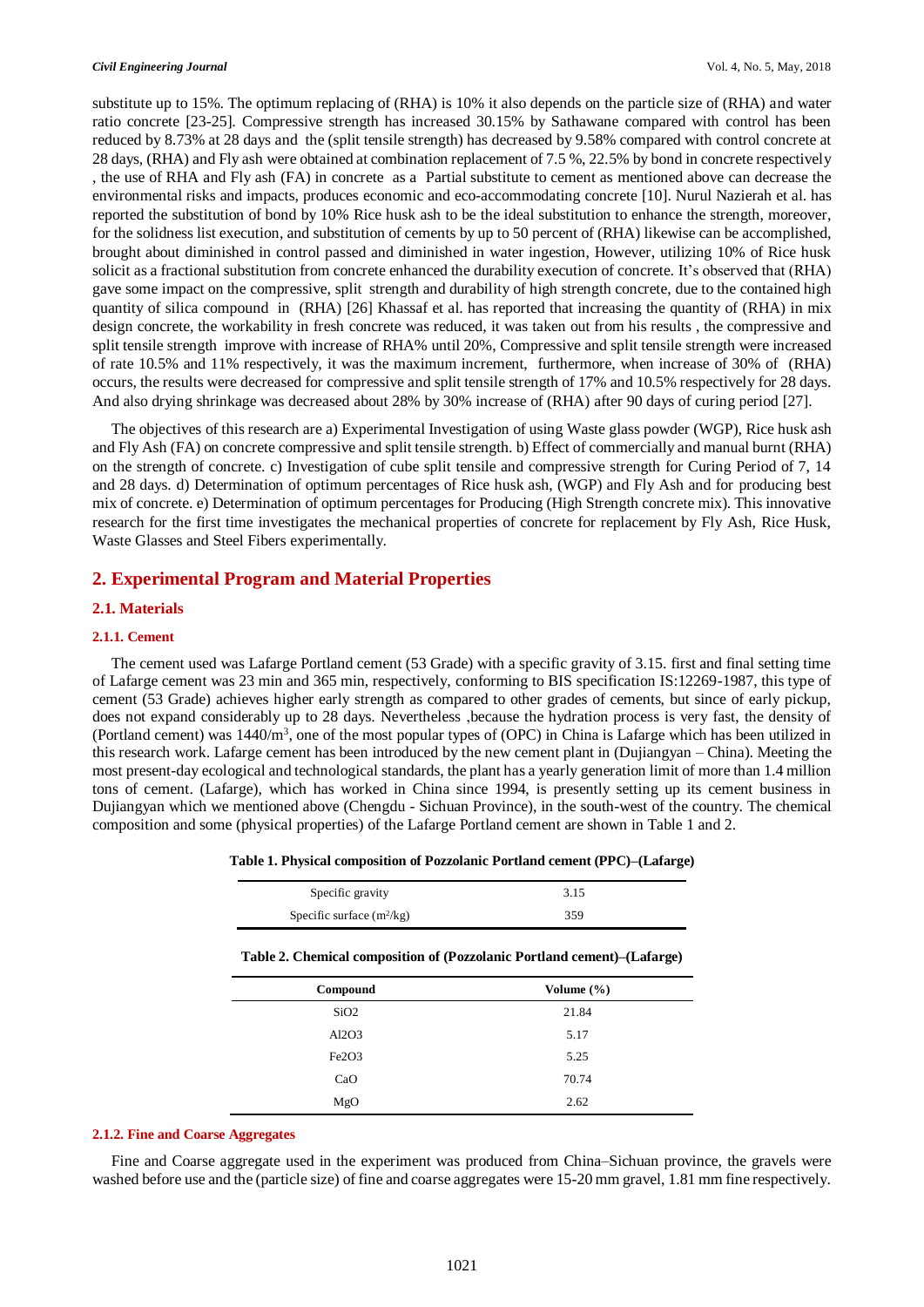#### **2.1.3. Rice Husk Ash (RHA)**

The required rice husk ash (RHA) was supplied from the south-west of China. This product has a high content of silica (94.51%) by weight and was obtained by burning at relatively high temperatures in the range of (700-1000) C following the recommendations found in the literature. To manufacture a pozzolanic material, the ashes was ground by means of a laboratory grinding by batch ball mill mechanic for 4h. The average (particle size) of (RHA) is 654.3 nanometer (nm), the RHA was considered suitable for the partial replacement of cement. The chemical composition and (physical properties) of Rice husk ash (RHA) as shown in Table 3.

| Compound                      | Volume (%) |  |
|-------------------------------|------------|--|
| SiO <sub>2</sub>              | 94.51      |  |
| K2O                           | 3.95       |  |
| CaO                           | 1.40       |  |
| Al2O3                         | 1.91       |  |
| Si                            | 44.18      |  |
| P <sub>2</sub> O <sub>5</sub> | 0.93       |  |
| K                             | 3.28       |  |
| Ca                            | 1.10       |  |
| $\Omega$                      | 51.44      |  |

| Table 3. Chemical composition of Rice Husk Ash (RHA) |  |  |  |
|------------------------------------------------------|--|--|--|
|------------------------------------------------------|--|--|--|

Rice husk ash is used in concrete construction as an alternative to cement. Types, properties, characteristics and utilizes of (RHA) in constructions is discussed in this (chapter). The Rice husk ash (RHA) industries give the byproduct Rice Husk. Because of the expanding rate of environmental contamination and the thought of manageability factor have created the idea of using (Rice Husk ash). The purposes for the utilization of Rice Husk Ash as an alternative to the bond in concrete industrialization are clarified in the following sections. To have an appropriate thought on the execution of (Rice Husk) in concrete itemized study investigation on its properties should be done. Around (100 million tons) of Rice Paddy manufacture by-products are gotten worldwide. They have a greatly low density of 90-150 kg/m<sup>3</sup>. This outcome in a more noteworthy estimation of dry volume. Rice Husk Ash itself has a surface which is rough in nature. These are consequently resistant to natural deterioration. This would bring about uncalled for transfer issues. In this way, an approach to utilize these side-effects to make another item is the best reasonable thought. Among all industries to reuse this item, bond, and concrete assembling businesses are the ones who can utilize rice husk in the best way.

#### **Pozzolanic Activity of Rice Husk Ash**

Rice husk contains a considerable amount of SiO2. Good burning and well-ground (Rice Husk Ash) is quite energetic and extensively enhances the durability and strength of concrete and cement. This pozzolanic material with great and consistent properties can be acquired just by combustion (Rice Husk) under well-defined conditions. The affectability of combustion conditions is the essential reason that keeps the common utilization of this material as pozzolanic (Hewlett, 1998; Real et al., 1996). It has been accounted for that corrosive filtering of the (Husk) gets relative unadulterated silica with high particular surface reported by (Inoue and Hara, 1996). It is conceivable to improve the pozzolanic properties and lowering the affectability of combustion states of this material. (Zhang et al 1996) has studied the impact of the combination of (RHA) on the microstructure, hydration, and interfacial zone between the paste and aggregate. Based on the realization, they have concluded that: 1) calcium hydroxide (Ca (OH)2) and calcium silicate hydrates (C-S-H) were the main hydration and reaction products in the RHA paste. Because of the pozzolanic reaction, the paste incorporating RHA had lower Ca (OH)2 content than the control Portland cement paste; and 2) incorporation of the (RHA) in concrete less the porosity and the Ca (OH)2 or Ca+, OH−, quantity in the interfacial area; the width of the interfacial area between the cement paste and aggregate compared with the control Portland cement composite was also reduced. However, the porosity of the rice-husk ash composite in the interfacial area was higher than that of the (silica fume) composite. (Yu et al. (1999) reported that improvement of concrete properties upon addition of (RHA) may be imputed to the creation of more (C-S-H) gel and less Portland in concrete due to the reaction between (RHA) and the (Ca+, OH− ions) or (Ca (OH)2). Cisse and Laquerbe (2000) complemented that (the pozzolanic activity of Rice husk ash) was in charge of the best concrete and execution of (sandcrete) obstructs in correlation with classical mortar blocks. What's more, the utilization of (Rice husk ash) debris can create lightweight (sandcrete) with protecting properties at decreased cost.

#### **The Particle Size Allocation of Rice Husk Ash**

The average particle size of (Rice husk ash) is 654.3 nanometer (nm).The RHA samples were mingling with water, tested by (SEM) machine in the chemical lab of Sichuan University. While milled samples presented only monomial distribution which was almost similar with each other, from the results, as 12 minutes given the almost same particles size distributions as obtained in 3-5 and 6 minutes respectively, therefore, the optimal grinding time for reducing the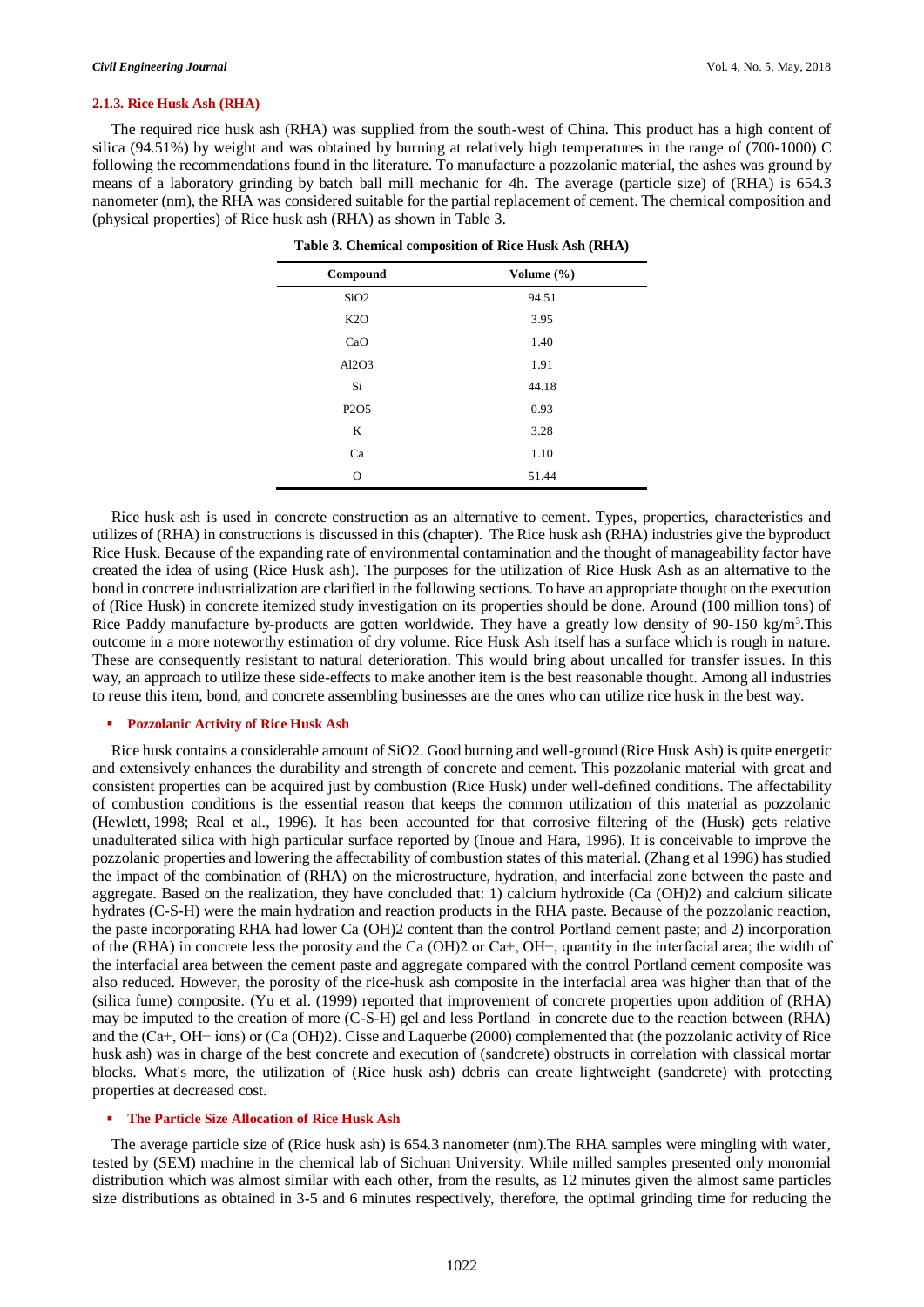particle size of (Rice husk ash) should be 6 minutes. It can be seen that (RHA) showed a dual-modal distribution, Mehta (1979) has recommended strongly that not grinding the RHA to a fine powder due to its pozzolanic activity is mostly related to the inner surface area of the (RHA) particles. This is related to the micro permeability structure of separate particles. Hwang and Chandra (1996) have pointed out that particle sizes of (RHA) in the 10 to 75 mm range showed acceptable pozzolanic performance. Figure 1 shows the particle size distribution of Rice Husk Ash (RHA). Figure 2 shows Control Burning Rice husk ash up 1000 C by furnace machine in Materials Testing Laboratory, Sichuan University, China.



**Figure 1. The particle size distribution of (Rice Husk Ash) (654.3 nanometers) the optimum particle size for three graphs in one and time by the SEM machine**



**Figure 2. Control Burning Rice husk ash up to 1000 <sup>0</sup>C by furnace machine in Materials Testing Laboratory, Sichuan University, China**

#### **2.1.4. Fly Ash (FA)**

Fly ash used in this experiment was obtained as a by-product of coal-fired plants generating stations from the northwest of China, The chemical composition of the fly ash (FA) is given in Table 4, and it meets all the requirements of a Type C fly ash which we have mentioned it up according to CSA A23.5, the national specification covering "Supplementary Cementing Materials.

| Compound                       | Volume $(\% )$ |
|--------------------------------|----------------|
| SiO <sub>2</sub>               | 40             |
| Fe <sub>2</sub> O <sub>3</sub> | 6              |
| CaO                            | 2.0            |
| Al2O3                          | 25             |
| MgO                            | 3.71           |
| LOI                            | 3.0            |
| SO <sub>3</sub>                | 1.74           |
| Kn2O                           | .80            |
| Na2O3                          | 0.94           |

|  |  | Table 4. Chemical composition of Fly Ash class C (FA) |  |  |  |  |
|--|--|-------------------------------------------------------|--|--|--|--|
|--|--|-------------------------------------------------------|--|--|--|--|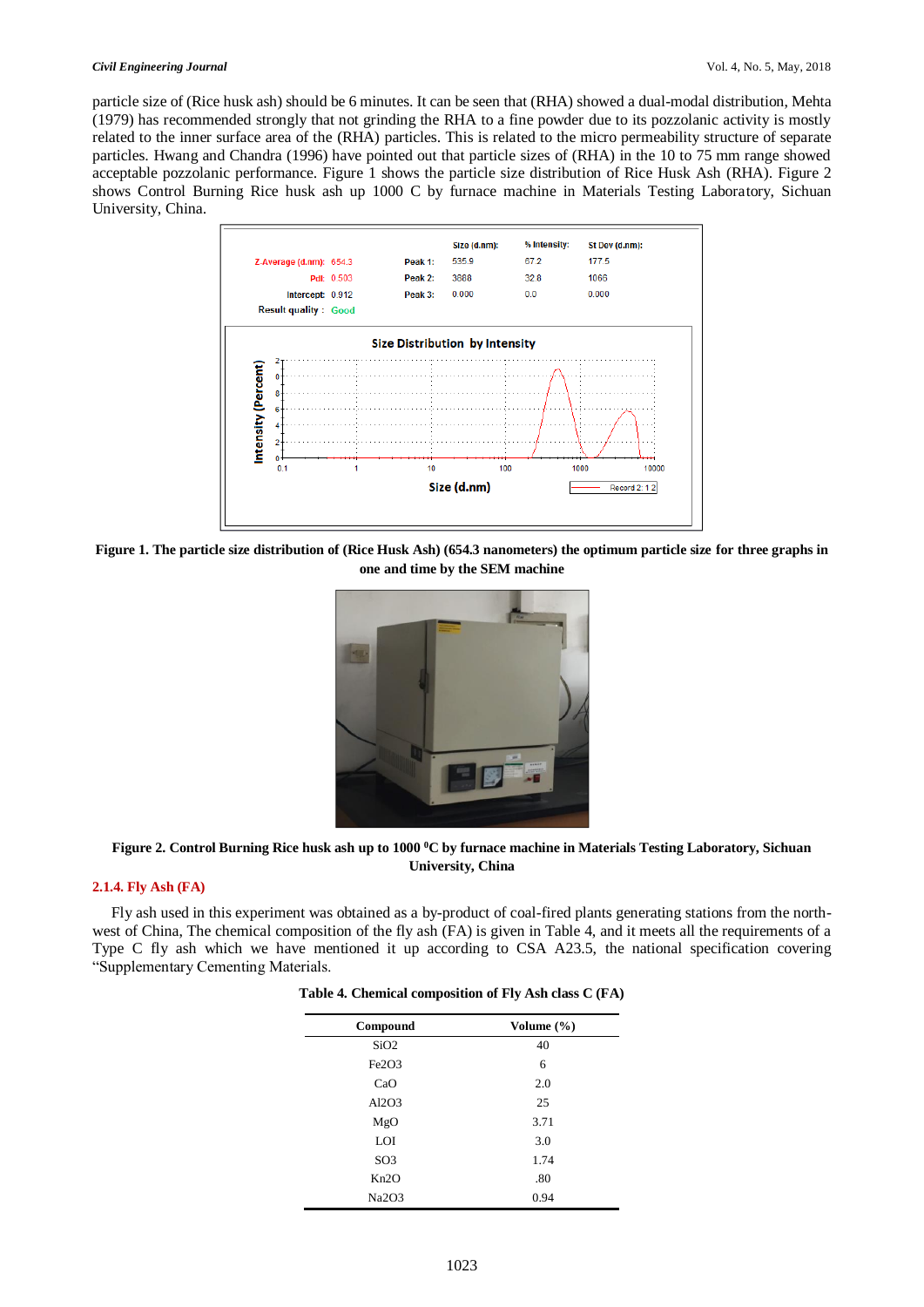#### **2.1.5. Waste Glass Powder (WGP)**

The fine aggregates in the specimens for Group 3 and 4, were replaced by 10% waste glasses. The waste glass was used after grinding and tested by (batch ball mill) machine in a laboratory for 24h. The average particle size of (waste glass powder) was 2857 nanometer (nm). Figure 2 shows particle size distribution of waste glass. Figure 3 shows the particle size distribution of waste glass powder 2857 nanometer (nm) for three graphs in one and same time by the SEM machine.



# **Figure 3. The particle size distribution of waste glass powder 2857 nanometer (Nm) for three graphs in one and same time by the SEM machine**

Figure 4 in the following text shows the ball mill machine for grinding (RHA) and (WG) (24 hour duration) whereas Figure 5 shows the Types of materials which has been used in experiment Waste glass (WG), Steel fiber (SF) and Fly ash (FA). Rice husk ash (RHA), Superplasticizers (SP), Cement and sand.

Waste glass is also considered suitable for the partial substitute of sand aggregate. Table 5 shows the chemical composition and some physical properties of) waste glass powder).

| Compound         | Volume (%) |
|------------------|------------|
| SiO <sub>2</sub> | 72.62      |
| MgO              | 3.83       |
| Na2O             | 13.57      |
| CaO              | 9.98       |
| $\mathbf O$      | 46.54      |
| Na               | 10.07      |
| Mg               | 2.31       |
| Si               | 33.94      |
| Ca               | 7.13       |

**Table 5. chemical composition and some physical properties of) waste glass powder)**



**Figure 4. The ball mill machine for grinding (RHA) and (WG) (24-hour duration)**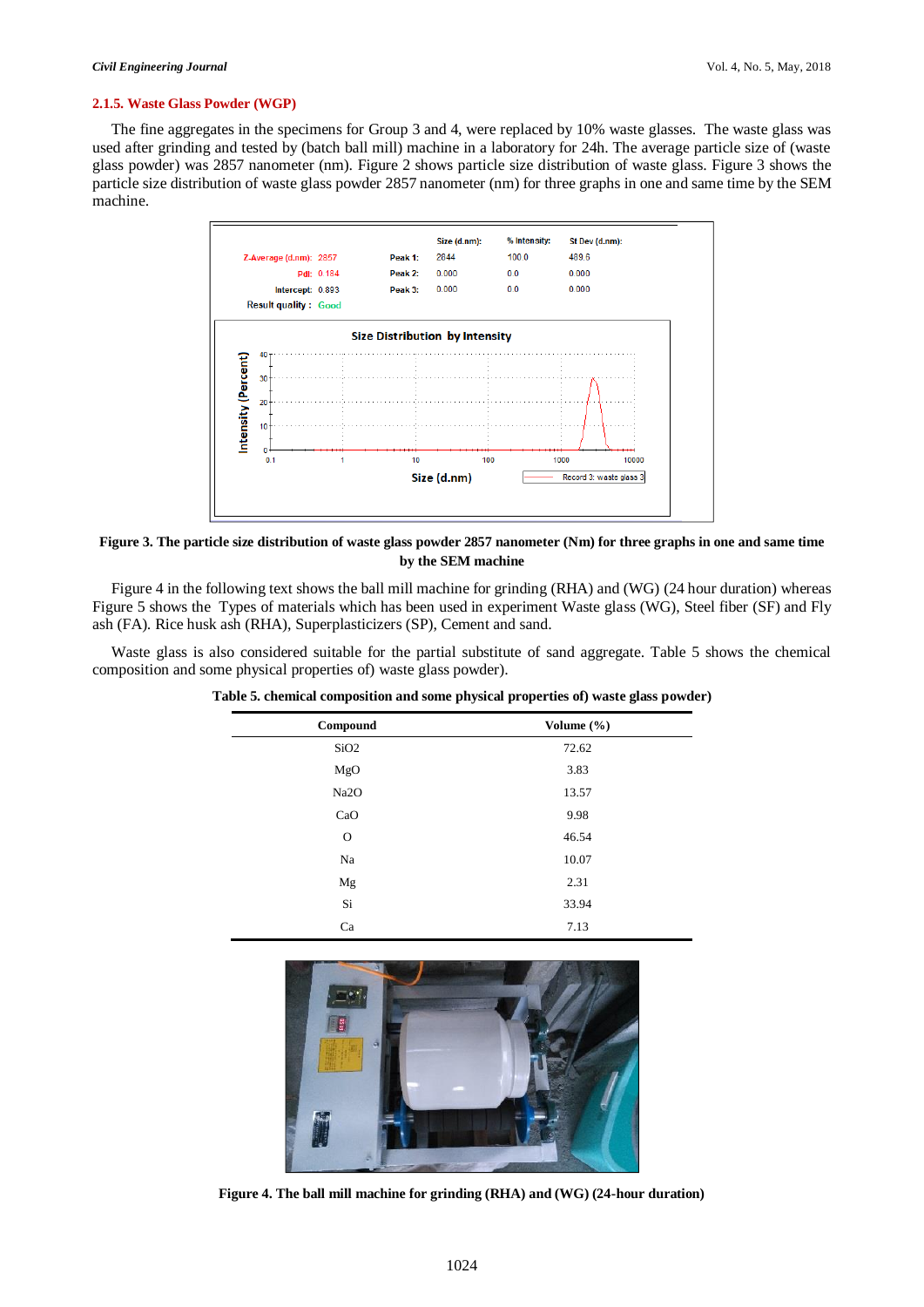



**Figure 5. Types of materials used in experiment: Waste glass (WG), Steel fiber (SF) and Fly ash (FA).Rice husk ash (RHA), Superplasticizers (SP), Cement and sand**

## **2.1.6. Steel Fiber**

Commercially available steel fibers were procured from North China having particle diameter and length in the range of 0.30 to 0.80 mm and 35 to 45 mm respectively. The tensile strength and density of (steel fibers) which we have used in the experimental study were 600 MPa and 7900 kg/cum respectively. Floor-slab construction is one of the largest applications for steel fiber reinforced concrete in addition to its complement to structural reinforcement in other application is in increasing demand [\[28\]](file:///C:/Users/rahmat/Desktop/raminnn/DR/EDiT/03/10/796-2234-4-ED.docx%23_ENREF_28).

# **2.1.7. Superplasticizers**

Superplasticizers constitute a relatively new category and improved version of plasticizers. They are chemically different from normal plasticizers. Use of superplasticizers permits the reduction of water to extend up to 30% without reducing workability in contrast to the possible reduction up to 15% in case of plasticizers.

#### **2.1.8. Silica Fume**

An admixture "Silica fume" was utilized in the concrete mixes for achieving higher target concrete strengths. Figure 6 shows Casting of specimens in laboratory.



**Figure 6. Casting of specimens in laboratory**

### **2.1.9. Mix Proportions**

The standardly sized cubes  $(150 \times 150 \times 150 \text{ mm})$  were utilized for this research program. The samples in the research study were divided into 4 groups namely (G1, G2, G3, and G4) respectively. Group G1 was the control group, G2 samples comprised the addition of 15% RHA and 39% FA. G3 samples used a substitute of Cement, and fine aggregate, by 10% of RHA and 10% of Waste Glass Powder (GWP) respectively. The last group G4 comprised samples with the addition of Steel Fibers in the samples for Group 3. The mix proportions were carried out as per the guidelines of ACI Committee 211-93 and suggestions from Mohammad Abdur Rashid et al. (2009). The 28 days target strength was selected from 35 to 65 MPa. The total cement content, fine and coarse aggregates were taken as 486, 661, and 1112  $kg/m<sup>3</sup>$  respectively. The w/c ratio was kept in the range of 0.40 to 0.45. The superplasticizer was added to the concrete cubes of Group 3 and 4 only. The mixing time for one batch of the concrete mix was approximately 5 minutes followed by casting procedure. The concrete cubes were cast in Concrete Testing Lab of civil engineering Department, Sichuan University at room temperature and left for 24h before de-molding. The samples were placed for curing in the curing tank for 7, 14 and 28 days respectively. The casting and curing of samples were done as per ASTM C3. The concrete specimens during casting and curing procedure can be seen in Figure 6 The detailed mix design for the specimens for G-1, G-2, G-3, and G-4 are shown in Table.3.4.1 It is proved from the Table that the w/c ratio was kept in the range of 0.40 to 0.5.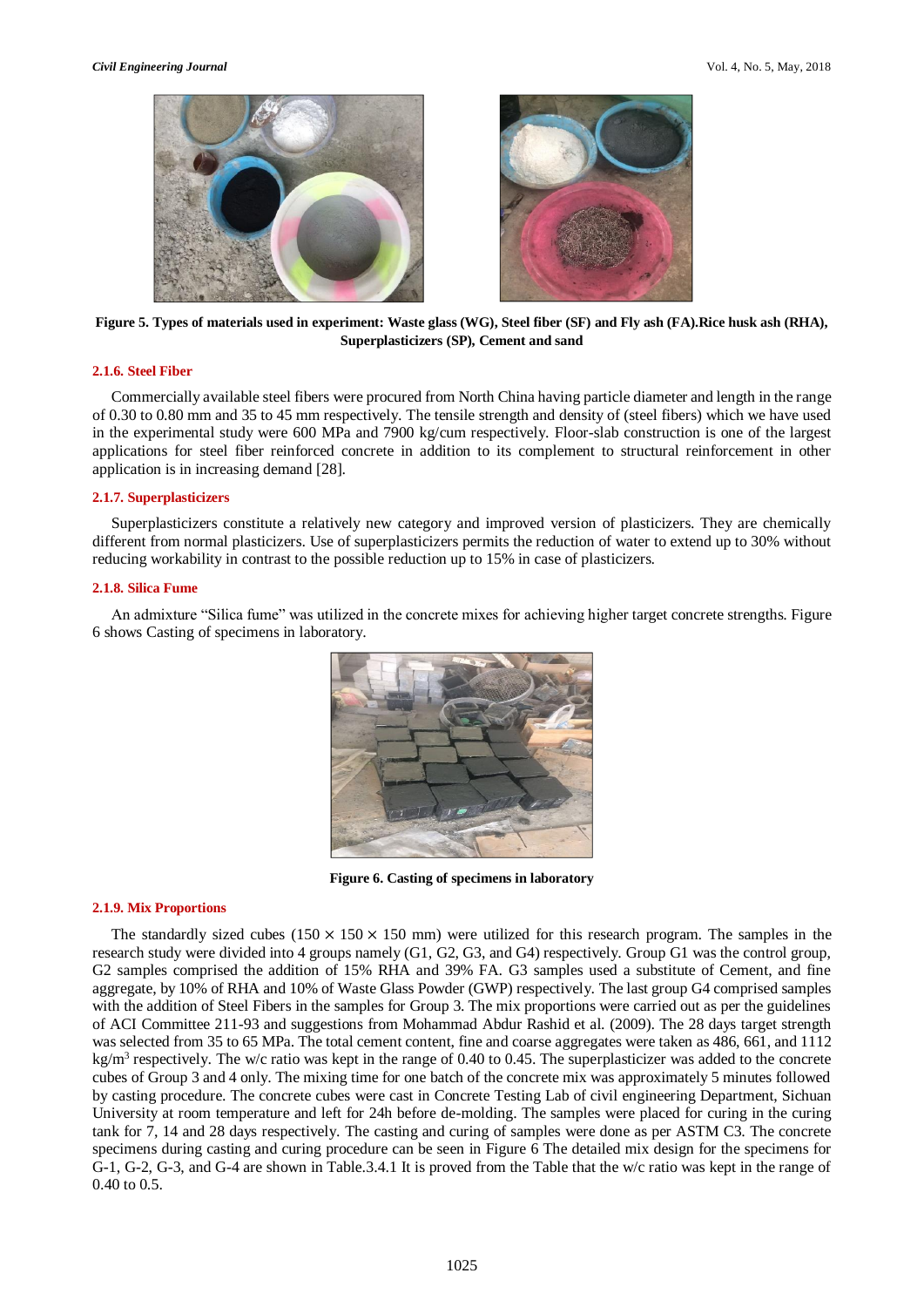#### **2.1.10. Different Proportion of RHA, Cement, Fly Ash, Steel Fiber, Waste Glass and Silica Fume for Testing**

In this research study, the cement has been partially replaced by 10% of RHA in group 3, Fly ash (FA) was used in group 2, 3, 4. The same percentage as additional materials and the fine aggregates were added to the concrete for group 3 and replaced by 10% in group 4. The water-cement ratio in groups 2, 3, and 4 was 0.45, 0.35, and 0.4 respectively. Table 6 shows the mix properties of the specimen.

| Sr.No          | <b>Strength</b> (MPa) | Slump(mm) | W/C  | <b>Mix Ratio</b> |
|----------------|-----------------------|-----------|------|------------------|
| G1             | 30                    | 50        | 0.5  | 1:1.3:2.3        |
| G <sub>2</sub> | 35                    | 77        | 0.45 | 1:1.3:2.3        |
| G3             | 65.02                 | 46        | 0.35 | 1:1.5:2.5        |
| G4             | 47.68                 | 55        | 0.4  | 1:1.5:2.5        |

#### **Table 6. Mix properties of the specimen**

# **3. Experimental Program and Testing Procedure**

In order to do compressive strength test, cube specimens have a dimension of  $150 \times 150 \times 150$  mm and they permeated with different materials which we mentioned them in Mix Proportioning procedure. They go through vibration for 20-25 seconds by vibration table in the lab of civil engineering department Sichuan University to achieve the top of the cube mixture flat surface. The concrete specimens were vibrated and left to dry for 24 hours followed by curing regime of 7, 14, and 28 days. The concrete specimens were tested in axial compression till failure. The guidelines from Standard ASTM C39 code were followed for compression testing by universal testing machine (UTM) [29]. Figure 7 shows Specimens and During Testing specimens under compression by (UTM).



**Figure 7. Specimens and During Testing specimens under compression by (UTM)**

# **4. Results and Discussions**

# **4.1. Workability (Slump) Test**

The workability of fresh concrete was observed from Slump Cone test. The workability of control concrete specimen and specimen with a combination of Fly Ash (FA), Rice Husk Ash (RHA), Waste Glass (WG) and Steel Fibers (SF) were found out. The guidelines from standard ASTM C143 code were used for measuring the Workability from Slump Cone Test. The Figure 8 shows the workability for Group 1 to Group 4 as shown in the Figure below.



**Figure 8. Workability of concrete using slump cone test**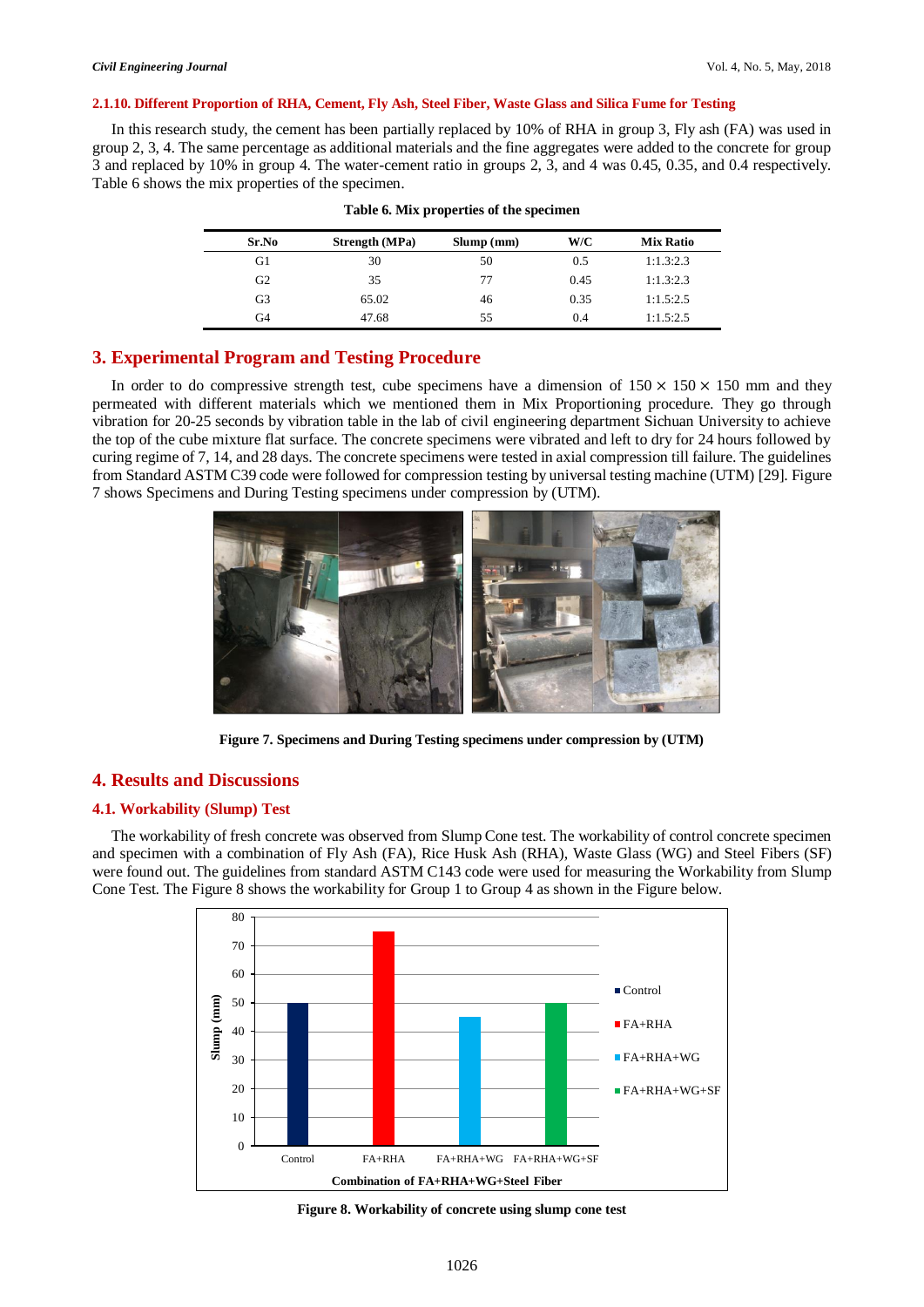The Figure 8 shows the comparative effect of the addition of FA, 15% RHA, WG, and 3% SF on the workability of fresh concrete specimens. As shown in Figure 7 the addition of Fly Ash increases the workability of concrete up to 25.4% as compared to control concrete. The reason of increased workability can be referred to the very low binding property of Fly Ash. Furthermore, the addition of Rice Husk Ash decreased the workability up to 5.8% as compared with the controlled specimen. The apparent reason for decreased workability can be the water absorption capability of Rice Husk Ash. Moreover, the addition of steel fibers in group 4 specimens did not affect the workability of concrete as compared to the controlled sample.

### **4.2. Compressive Strength**

#### **4.2.1. Addition of Rice Husk Ash (RHA) and Fly Ash (FA) in Concrete**

Figure 9 shows the comparison of results for G2 specimens with control concrete specimens of compressive strength with the addition of FA and RHA % at 7, 14, and 28 days of curing. It was observed that 7 day curing results in an increase of 8.8 % as compared to the G-1 samples. Moreover, 14 day curing results in increased strength i.e. 17 % as compared to the control group specimen. 28 days compressive strength results show 14% increment in strength as compared to the control samples of G-1.



**Figure 9. Comparison of compressive strength for addition % of FA and RHA**

#### **4.2.2. Replacement of Cement by Rice Husk Ash (RHA), Waste Glasses Powder (WGP), and the Addition of Fly Ash Material**

It was observed that 7 day curing results in an increase of 46 % as compared to the G1 samples. Furthermore, for 14 day curing results in increased strength i.e. 51 % as compared to the control group specimen. 28 days compressive strength results show 53% increment in strength as compared to the control samples of G1. The G3 results show that the prediction.



**Figure 10. Comparison of compressive strength for replacement %RHA and WG addition % of FA**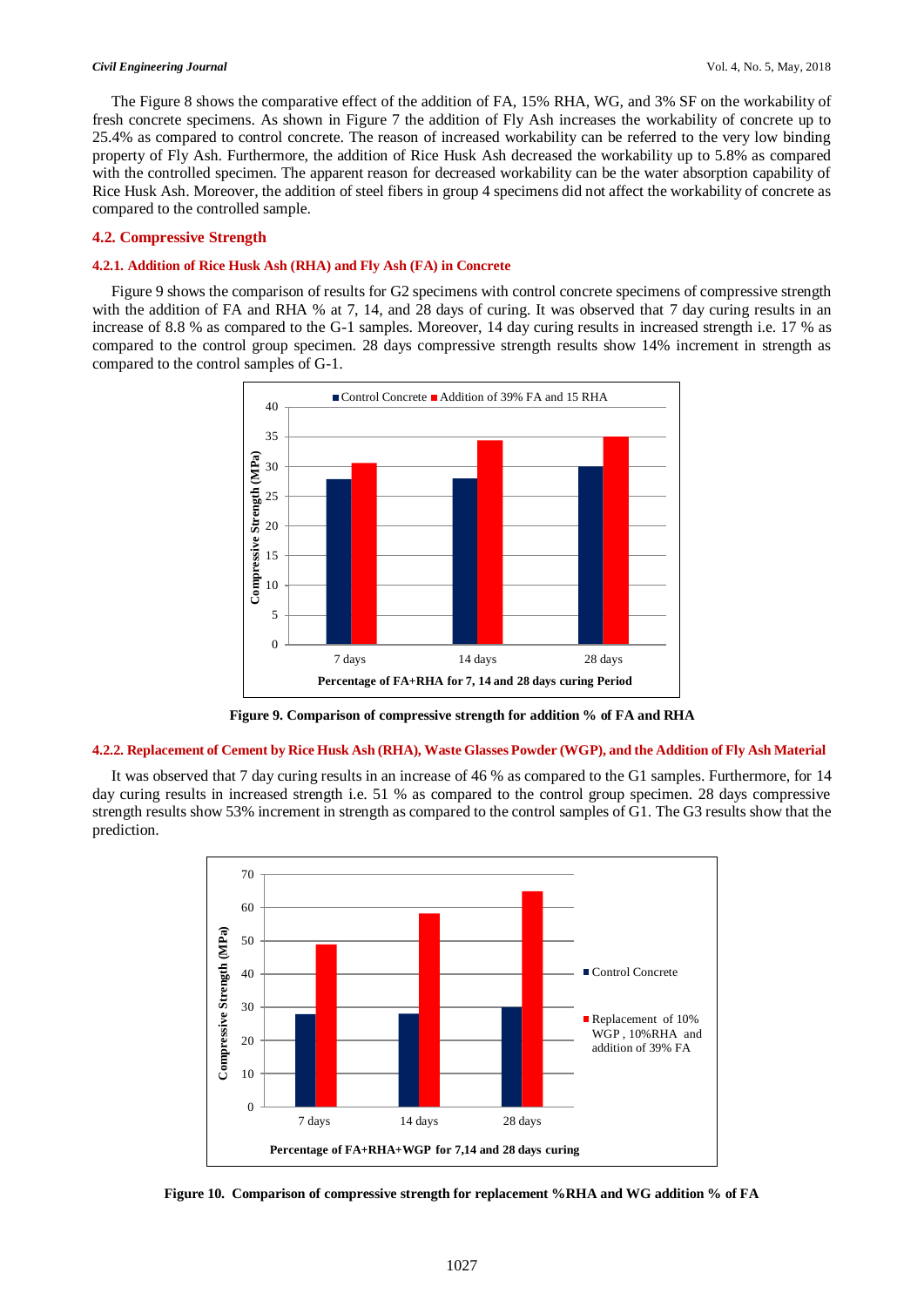Was very close to the experimental results not only close it's very higher than the control concrete results for strength due to the mixing of waste glasses with Rice Husk Ash materials together in concrete. The combination of WGP and RHA was very reactive and also very rich in silica compound. Figure 10 shows the comparison of results for G3 specimens with control concrete specimens of compressive strength with replacement of waste glasses powder (WGP), RHA % and addition of Fly ash material at 7, 14, and 28 days of curing.



#### **4.2.3. Replacement of Cement by Rice Husk (RHA), Waste Glass, 39%Micro Silica (MS) and Addition of Steel Fiber Material**

**Figure 11. Replacement of cement by, Rice husk ash (RHA), Waste glasses and addition of steel fiber and Micro silica (MS) materials in concrete**

It was observed that 7 days of curing results in an increase of strength of 29% as compared to the G1 samples. Furthermore, for 14 days curing results in increased strength i.e. 30% as compared to the control group specimen. 28 days compressive strength results show 37% increment in strength as compared to the control samples of G-1. The results of G4 show the prediction to be very close to the experimental results not only close its higher than the control concrete results for strength due to the mixing of waste glasses, Rice Husk Ash, and steel fiber materials together in concrete very rich and also very rich in silica compound. The combination of WGP and RHA was very reactive. Figure 11 shows the comparison of results for G4 specimens with control concrete specimens of compressive strength with the replacement of waste glasses powder (WGP), RHA % and the addition of steel fiber and micro silica materials in concrete at 7, 14, and 28 days of curing.

#### **4.2.4. The Effect of Different Curing Regimes (7, 14 and 28 days)**

From Figure 12 Group 3 (G3) it was observed that results of compressive strength are increase of 65.02 MPa at 28 days curing period as compared to other groups for different percentage of cement, FA, Waste glass and RHA. However, the control group has given 30 MPa for compressive strength at 28 days of curing period. In reference to the comparison of all Groups, the G2 and G4, results show the minimum compressive strength that is achieved by mixing of waste glass, RHA, FA and silica fume which was larger than the conventional concrete. Furthermore, Group (G3) has improved the compressive strength due to the mixing of Rice husk ash with Waste glass and silica fume which was larger than the control concrete and greater than G-2 and G-3. In G-2 and G-4 results were observed that 35 and 45.68 MPa compressive strength was increased as compared to the control concrete specimen at 28 days curing period.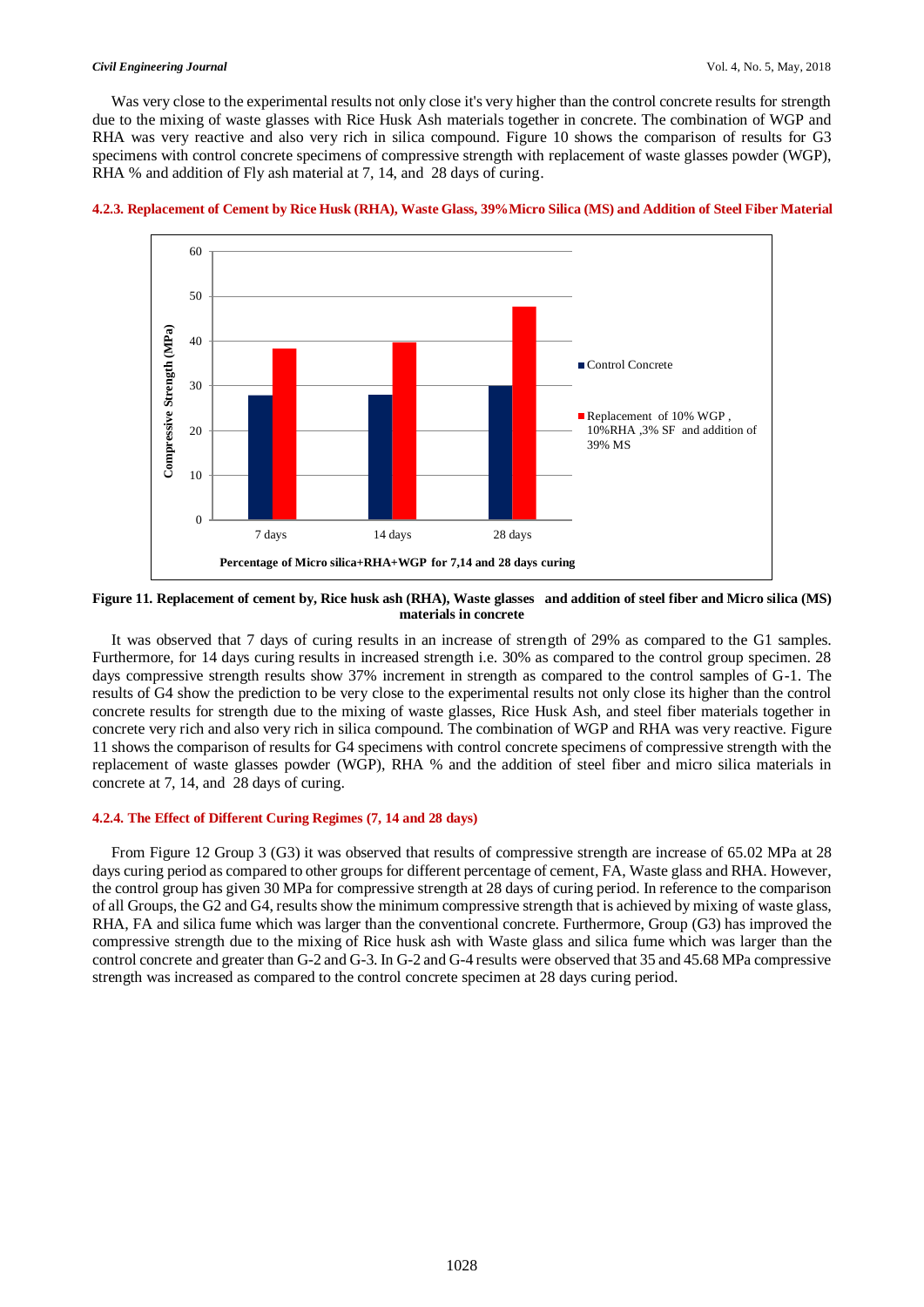

**Figure 12. Compressive Strength for G1, G2, G3 and G4 with different curing regimes (7, 14 and 28 days)**

# **4.3. Split Tensile Strength**





**Figure 13. Comparison of split tensile strength for replacement %RHA and WG addition % of FA**

It was observed that 7 day curing results in an increase of 8.5% as compared to the G1 samples. Moreover, 14 day curing results in increased strength i.e. 5.2% as compared to the control group specimen. 28 days split tensile strength results show 1.8 % increment in strength as compared to the control samples of G1. Figure 13 shows the comparison of results for G2 specimens with control concrete specimens of split tensile strength with the addition of FA and RHA % at 7, 14, and 28 days of curing.

# **4.3.2. Replacement of Cement by Rice Husk Ash (RHA), Waste Glasses Powder (WGP), and the Addition of Fly Ash Material**

It was observed that 7 days curing results in an increase of 8.5 % as compared to the G1 samples. Furthermore, for 14 days curing results in increased strength i.e. 1.2 % as compared to the control group specimen. 28 days split tensile strength results show 1.8% increment in strength as compared to the control samples of G1. The G3 results show the prediction to be very close to the experimental results not only close, but even higher than the control concrete results for strength due to the mixing of waste glasses with Rice Husk Ash materials together in concrete. The combination of WGP and RHA was very reactive and very rich in silica compound. Figure 14 shows the comparison of results for G3 specimens with control concrete specimens of split tensile strength with the replacement of waste glasses powder (WGP), RHA % and the addition of Fly ash material at 7, 14, and 28 days of curing.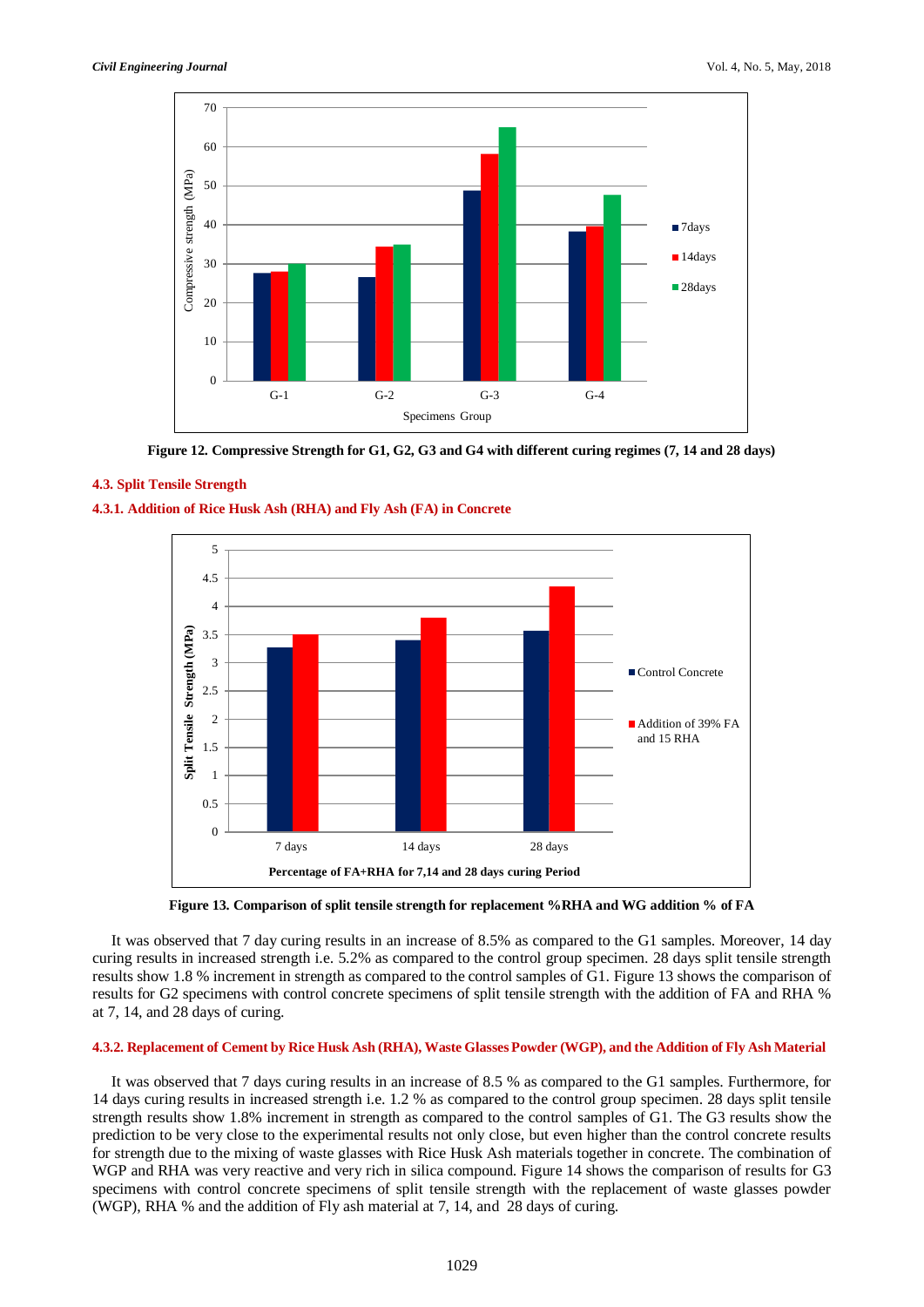

**Figure 14. Comparison of split tensile strength for replacement of Cement and Fine Aggregates by RHA and WG plus addition of Micro Silica**

# **4.3.3. Replacement of Cement by Rice Husk Ash (RHA), Waste Glasses, 39% Micro Silica (MS) and the Addition of Steel Fiber Material**

It was observed that 7 days curing results in an increase of 8.5% as compared to the G1 samples. Furthermore, for 14 day curing results in increased strength i.e. 7.6% as compared to the control group specimen. 28 days split tensile strength results show 3% increment in strength as compared to the control samples of G1. The results of G4 shows the prediction to be very close to the experimental results not only close, but higher than the control concrete results for strength due to the mixing of waste glasses, Rice Husk Ash and steel fiber materials together in concrete are very rich in silica compound. The combination of WGP and RHA are very reactive. Figure 15 shows the comparison of results for G4 specimens with control concrete specimens of split tensile strength with the replacement of waste glasses powder (WGP), RHA % and the addition of steel fiber and micro silica materials in concrete at 7, 14, and 28 days of curing.



**Figure 15. Replacement of cement by, Rice husk ash (RHA), Waste glasses and addition of steel fiber and Micro silica (MS) materials in concrete**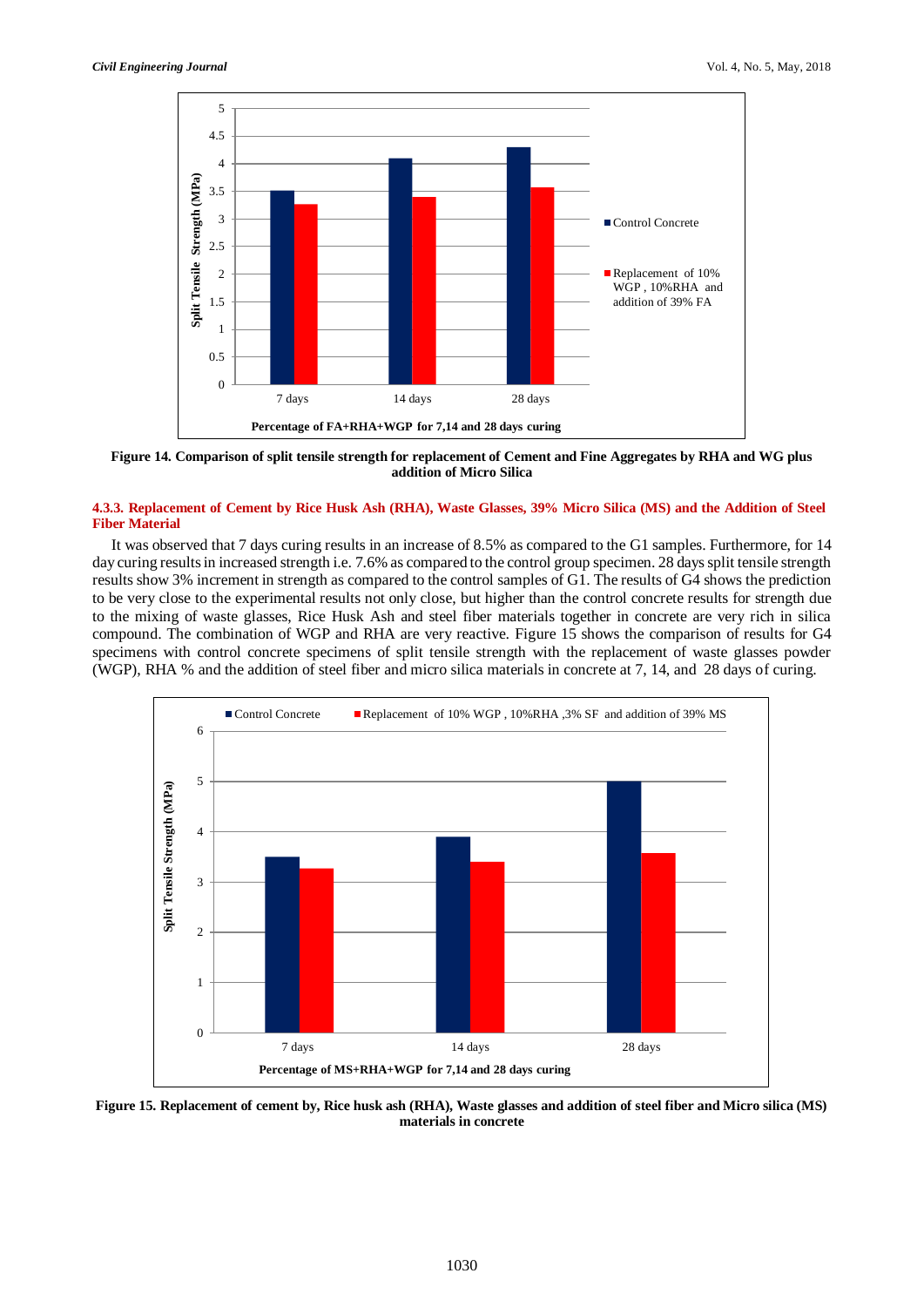#### **4.3.4. The Effect of Different Curing Regimes (7, 14 and 28 days)**

From Figure 16 Group 4 (G4) it was observed that split tensile strength is increased of 5 MPa at 28 days curing period.



**Figure 16. The results of Split tensile strength for G1, G2, G3 and G4 with different curing regimes (7, 14 and 28 days)**

Compared to other groups for different percentage of cement, FA, Waste glass, RHA and steel fiber have increased the strength. The reason for increasing the split tensile can be referred to the fibers that reduce the cracks. However, the control group has given 3.75 MPa for compressive strength at 28 days of curing period. In reference to the comparison of all Groups, the G2 and G3, results show the minimum compressive strength that is achieved by mixing of waste glass, RHA, FA, steel fiber and silica fume which was larger than the conventional concrete. Furthermore, Group (G4) has improved the splint tensile strength due to the mixing of Rice husk ash with Waste glass, Micro silica and steel fiber which was larger than the control concrete, and greater than G2 and G3. In G2 and G3 results were observed that 4.3 and 4.3 MPa compressive strength was increased as compared to the control concrete specimen at 28 days curing period.

# **5. Conclusion**

The samples in this research were divided into four groups. Group (G1) was the control concrete. Group (G2) was an addition of 39% FA and 10% RHA, Group (G3) was a replacement of cement by 10% RHA, 10% Waste glass (WG) and 39% silica fume (SF), and Group (G4) was a replacement of cement by 10% of RHA, 10% of Waste glass (WG), 39% silica fume (SF) and 3% of steel fiber. RHA and FA were found to be outstanding to other supplementary materials like silica fume. In the Group (G2) Rice husk ash and fly ash were used as pozzolanic materials which were very effective. Group (G3) improved the compressive strength due to the mix of Rice husk ash with Waste glass and silica fume. On the basis of results presented in the present study, following conclusions can be drawn:

- Adding fly ash to the concrete doesn't always increase the compressive strength at early age which has been shown in G2 specimens whatever the confined compressive strength in the G2 was achieved The Compressive strength increases with the decrease in the water-cement ratio as shown in the Figure 4.2.3 (G3).
- According to the quantity of RHA that we have used in the concrete we have quantified the percentage of water-cement ratio because RHA is one of the highly porous materials. The maximum compressive and split tensile strength was obtained in the G3 with a combination of 10% Rice husk ash (RHA), 10% of Waste glass (WG) and 39% Silica fume as partial substitute of cement for various curing periods 28 days.
- Addition of Fly Ash in G2 increases the workability of concrete, but Rice Husk Ash has decreased the workability in G3; the apparent reason for decreased workability can be due to the water absorption capability of Rice Husk Ash. In G4, the addition of steel fibers did not affect the workability of concrete as compared to the controlled sample. The environment pollution during the disposal of excess Fly ash and Rice husk ash can be reduced by reusing Rice husk ash, waste glass, and Fly ash, therefore, the partial substitutes of these materials can decrease the cost of concrete.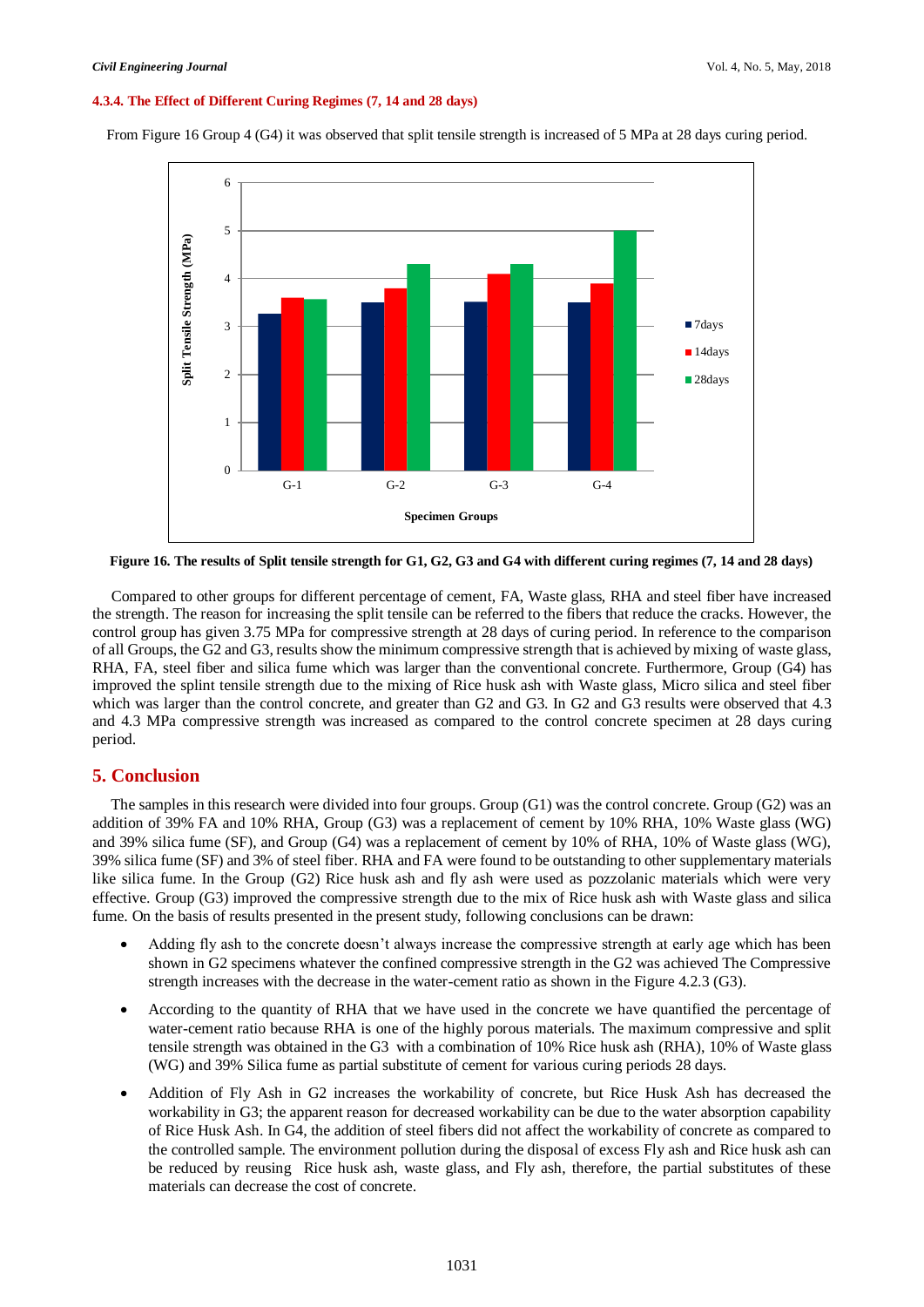# **6. Acknowledgements**

I would like to thank my supervisor and the technical staff for all the support and funding.

# **7. Funding**

The project was funded by the Research Grant Committee, Sichuan University.

### **9. References**

[1] Soltani, N., et al., Review on the physicochemical treatments of rice husk for production of advanced materials. Chemical Engineering Journal, 2015. 264: p. 899-935. doi.org/10.1016/j.cej.2014.11.056.

[2] Nehdi, M., J. Duquette, and A. El Damatty, Performance of rice husk ash produced using a new technology as a mineral admixture in concrete. Cement and Concrete Research, 2003. 33(8): p. 1203-1210. doi.org/10.1016/S0008-8846(03)00038-3.

[3] Siddique, R., Rice husk ash, in Waste materials and by-products in concrete2008, Springer. p. 235-264. doi.org/10.1007/978-3- 540-74294-4\_7.

[4] Shende, A., A. Pande, and M.G. Pathan, Experimental study on steel fiber reinforced concrete for M-40 grade. International Refereed Journal of Engineering and Science, 2012. 1(1): p. 043-048. doi.org/10.21276/ijee.2017.10.0104.

[5] Meddah, A., L. Belagraa, and M. Beddar, Effect of the Fibre Geometry on the Flexural Properties of Reinforced Steel Fibre Refractory Concrete. Procedia Engineering, 2015. 108: p. 185-192. doi.org/10.1016/j.proeng.2015.06.135.

[6] KM, A.F. and S. Varghese, Behavioural Study of Steel Fiber and Polypropylene Fiber Reinforced Concrete. 2014. doi.org/10.4028/www.scientific.net/KEM.708.59.

[7] Nair, D.G., K. Sivaraman, and J. Thomas, Mechanical Properties of Rice Husk Ash (RHA)–High strength Concrete. American Journal of Engineering Research (AJER) e-ISSN, 2013: p. 2320-0847. doi.org/10.9790/0847.

[8] TALSANIA, S., J. PITRODA, and C.M. VYAS, A review of pervious concrete by using various industrial waste materials. J Int Acad Res Multidisciplinary, 2015. 2(12): p. 142-51. doi.org/10.15623/ijret.2015.0425017.

[9] Bhadouria, R. and Y. JOSHI, Soil stablization using rice husk ash and cement. 2017. doi.org/10.3362/9781780444246.000.

[10] Sathawane, S.H., V.S. Vairagade, and K.S. Kene, Combine effect of rice husk ash and fly ash on concrete by 30% cement replacement. Procedia Engineering, 2013. 51: p. 35-44. doi.org/10.1016/j.proeng.2013.01.009.

[11] Gautam, S., V. Srivastava, and V. Agarwal, Use of glass wastes as fine aggregate in Concrete. J. Acad. Indus. Res, 2012. 1(6): p. 320-322. doi.org/10.1016/j.jclepro.2012.05.003.

[12] Madhavi, T.P., V. Sampathkumar, and P. Gunasekaran, Partial replacement of cement and fine aggregate by Using fly ash and glass aggregate. International journal of research in engineering and technology, 2013: p. 351-355. doi.org/10.15623/ijret.2013.0213066.

[13] Abdallah, S. and M. Fan, Characteristics of concrete with waste glass as fine aggregate replacement. International Journal of Engineering and Technical Research (IJETR), 2014. 2(6): p. 11-17. doi.org/10.15623/ijret.2013.0213066.

[14] Bui, D., J. Hu, and P. Stroeven, Particle size effect on the strength of rice husk ash blended gap-graded Portland cement concrete. Cement and Concrete Composites, 2005. 27(3): p. 357-366. doi.org/10.15623/ijret.2015.0408024.

[15] Nayak, J.P., Preparation and Characterization of Bioactive Silica-based Ceramics derived from Rice Husk Ash, 2010. doi.org/10.1007/s12633-010-9058-3.

[16] Habeeb, G.A. and H.B. Mahmud, Study on properties of rice husk ash and its use as cement replacement material. Materials research, 2010. 13(2): p. 185-190. doi.org/10.1590/s1516-14392010000200011.

[17] Isaia, G.C., A.L.G. GASTALDInI, and R. Moraes, Physical and pozzolanic action of mineral additions on the mechanical strength of high-performance concrete. Cement and Concrete Composites, 2003. 25(1): p. 69-76. doi.org/10.1016/s0958- 9465(01)00057-9.

[18] Chao-Lung, H., B. Le Anh-Tuan, and C. Chun-Tsun, Effect of rice husk ash on the strength and durability characteristics of concrete. Construction and Building Materials, 2011. 25(9): p. 3768-3772. doi.org/10.1016/j.conbuildmat.2011.04.009.

[19] Jain, N., Solidification and Leachability of Cr (VI) in rice husk ash-blended cement. ISRN Civil Engineering, 2011. 2011. doi.org/10.5402/2011/183158.

[20] Zhang, M., R. Lastra, and V. Malhotra, Rice-husk ash paste and concrete: some aspects of hydration and the microstructure of the interfacial zone between the aggregate and paste. Cement and Concrete Research, 1996. 26(6): p. 963-977. doi.org/10.1016/0008- 8846(96)00061-0.

[21] Jalal, M., et al., Mechanical, rheological, durability and microstructural properties of high performance self-compacting concrete containing SiO 2 micro and nanoparticles. Materials & Design, 2012. 34: p. 389-400. doi.org/10.1016/j.matdes.2011.08.037.

[22] Kim, H.-S., S.-H. Lee, and H.-Y. Moon, Strength properties and durability aspects of high strength concrete using Korean metakaolin. Construction and Building Materials, 2007. 21(6): p. 1229-1237. doi.org/10.1016/j.conbuildmat.2006.05.007.

[23] Bakar, B.A., P. Ramadhansyah, and M.M. Azmi, Effect of rice husk ash fineness on the chemical and physical properties of